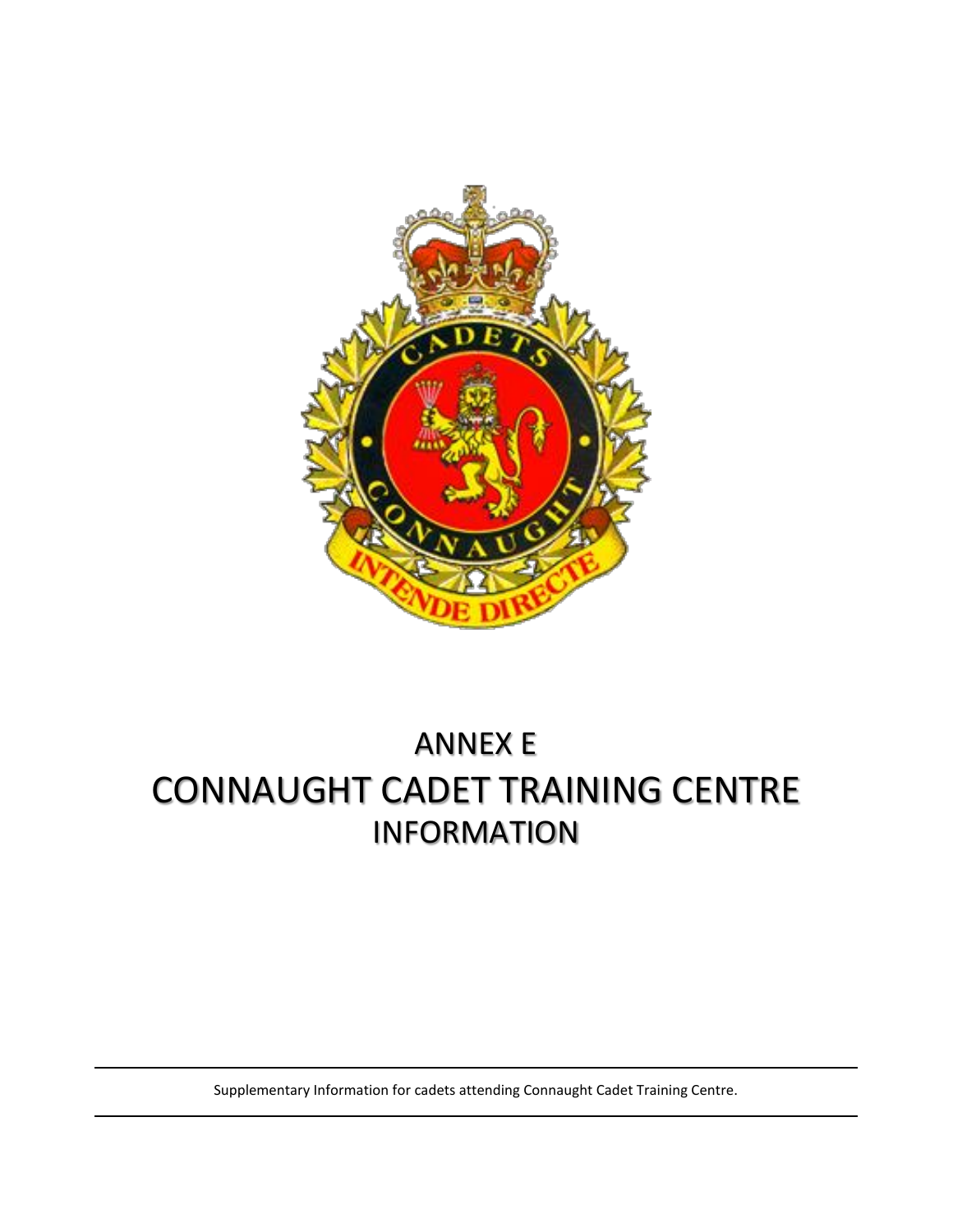## Contents

| 1.             |  |
|----------------|--|
| $\mathcal{P}$  |  |
|                |  |
| 4.             |  |
| 5.             |  |
| 6.             |  |
| 7 <sub>1</sub> |  |
|                |  |
| 8.             |  |
| 9.             |  |
| 10.            |  |
|                |  |
| 11.            |  |
| 12.            |  |
| 13.            |  |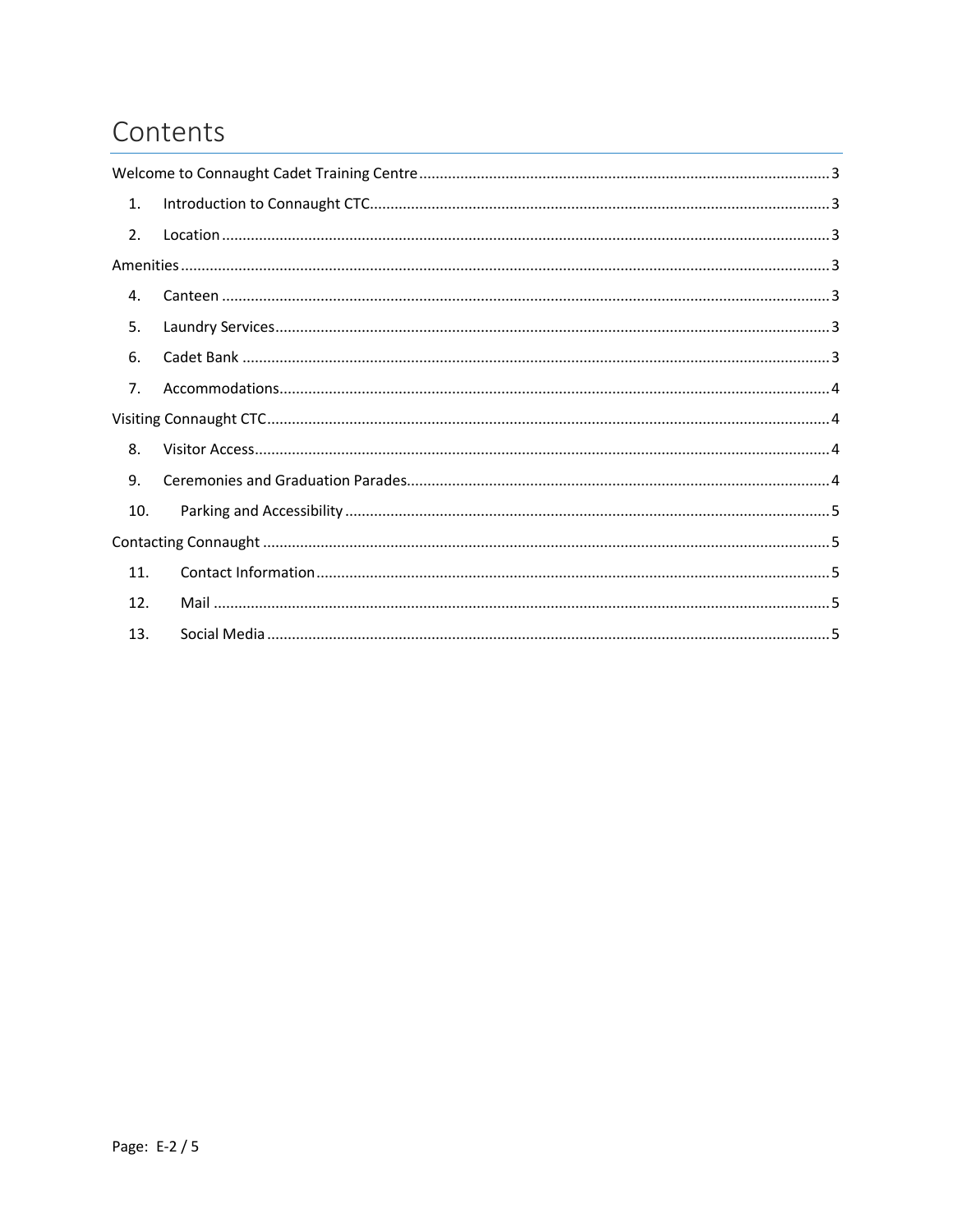## <span id="page-2-0"></span>Welcome to Connaught Cadet Training Centre

## <span id="page-2-1"></span>1. Introduction to Connaught CTC

a. Connaught CTC specializes in range-specific courses, taking full advantage of the Connaught Ranges.

b. Connaught offers courses for all three elements, Army, Sea, and Air.

#### <span id="page-2-2"></span>2. Location

a. Connaught is located in Connaught Range and Primary Training Centre, in Ottawa ON.



## <span id="page-2-3"></span>Amenities

#### <span id="page-2-4"></span>4. Canteen

a. Connaught has a canteen area open to cadets during off-training hours. Items are available for purchase in the canteen, such as snacks, polishing kits, clothing, etc.

### <span id="page-2-5"></span>5. Laundry Services

a. Connaught has a laundry service, which is available to all cadets. It is expected that cadets will look after their personal hygiene at all times, which includes washing their clothes.

#### <span id="page-2-6"></span>6. Cadet Bank

a. Connaught has a Cadet Bank service available. Please consult your course staff on its location and hours of operation.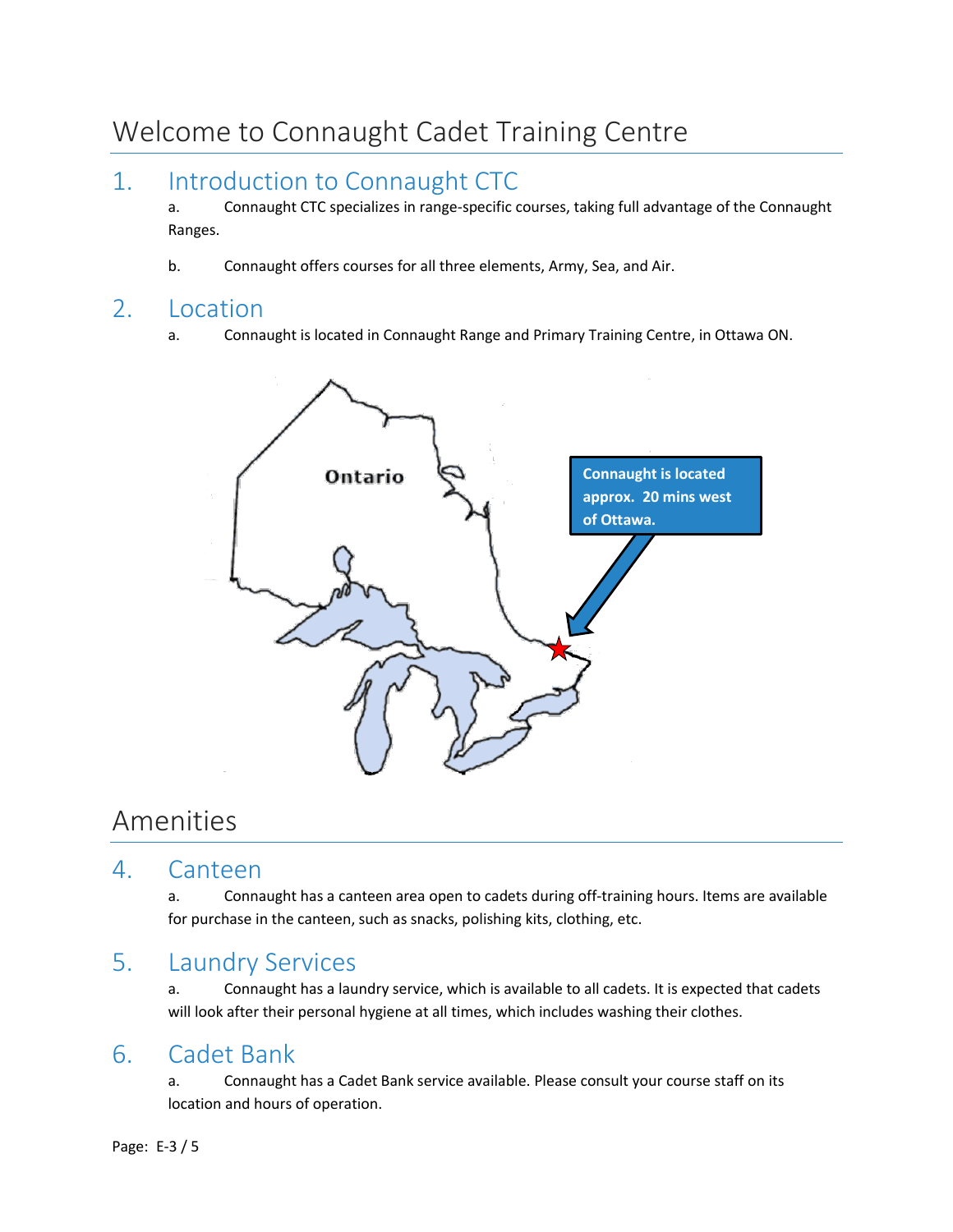## <span id="page-3-0"></span>7. Accommodations

a. Connaught uses soft-walled shelters to house cadets and some training areas. These structures vary in size, depending on their purpose.

b. Course cadets can expect to be housed with several of their peers for the duration of their course. All accommodations are strictly enforced gender-specific, so no members of the opposing gender may access the other. Accommodations may be made for cadets identifying as transgender, depending on the location and the comfort level of all members.

c. Some courses require cadets to sleep outside in tents during specialized training.

## <span id="page-3-1"></span>Visiting Connaught CTC

#### <span id="page-3-2"></span>8. Visitor Access

a. Access to Connaught is restricted to authorized personnel only.

b. Anyone wishing to visit a cadet or take them on leave must complete the "**Cadet Time-Off and Authorization Form"** and return it to the training centre.

c. Guests attending special ceremonies or course graduations may be required to produce photo identification upon arrival at the training centre.



### <span id="page-3-3"></span>9. Ceremonies and Graduation Parades

- a. Connaught hosts a series of graduation parades throughout the summer.
- b. Guests are encouraged to attend these parades to observe their cadets in action.
- c. Please consult the table below for dates and times for these events:

<span id="page-3-4"></span>

| <b>COURSE</b>                     | <b>TIME</b> | <b>DATE</b> |
|-----------------------------------|-------------|-------------|
| Basic Marksman Course (Serial 1)  | 1000hrs     | 26 Jul      |
| Basic Marksman Course (Serial 2)  | 0900hrs     | 16 Aug      |
| Fullbore Marksmanship Phase 1     | 0900hrs     | 16 Aug      |
| Fullbore Marksmanship Phase 2     | 1330hrs     | 24 Aug      |
| <b>National Rifle Team</b>        | TBD         | 16 Aug      |
| Maple Lead Exchange               | TBD         | 11 Aug      |
| Voyage in History                 | TBD         | 26 Jul      |
| Air Rifle Marksmanship Instructor | 0900hrs     | 16 Aug      |